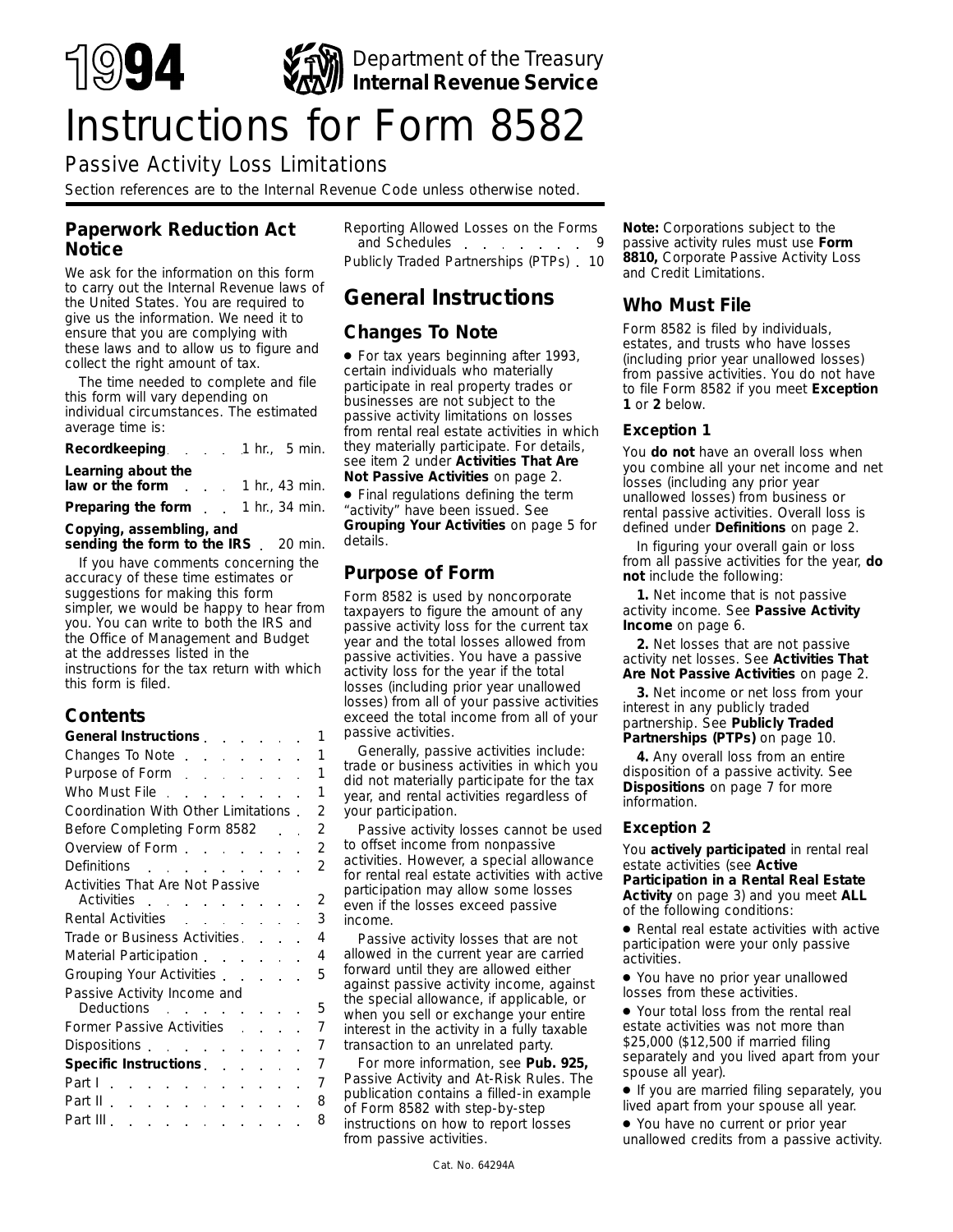● Your modified adjusted gross income was not more than \$100,000 (not more than \$50,000 if married filing separately and you lived apart from your spouse all year).

● You do not hold any interest in a rental real estate activity as a limited partner or as a beneficiary of an estate or a trust.

For the definition of modified adjusted gross income, see the instructions for line 6 on page 8.

If you meet all of the conditions listed above, your rental real estate losses are not limited and you do not need to complete Form 8582. For losses reported on line 22, Part I of Schedule E, enter the amount of the loss from line 22 on line 23 of Schedule E. For losses from a partnership or an S corporation, enter the amount of the allowable loss from Schedule K-1 in Part II, column (g), of Schedule E. For losses reported on line 32 of **Form 4835,** Farm Rental Income and Expenses, enter the amount of the allowable loss from line 32 on line 33c of Form 4835.

If you do not qualify for Exception 1 or 2, you must complete Form 8582.

# **Coordination With Other Limitations**

Losses from passive activities generally are subject to other applicable limitations (e.g., basis and at-risk limitations) before they are subject to the passive loss limitations. Once a loss becomes allowable under these other limitations, you must determine whether the loss is limited under the passive loss rules. Get **Form 6198,** At-Risk Limitations, for details on the at-risk rules. However, capital losses that are allowable under the passive loss rules may be limited under section 1211. Similarly, percentage depletion deductions that are allowable under the passive loss rules may be limited under section 613A(d).

### **Before Completing Form 8582**

To see if your activity is treated as a passive activity, read:

● **Trade or Business Activities** if your activity is a trade or business activity (page 4).

● **Rental Activities** if your activity is the renting of tangible property (page 3).

- **Material Participation** (page 4).
- **Grouping Your Activities** (page 5). To see how to treat income and

deductions from your activity, read:

#### ● **Passive Activity Income and Deductions, Former Passive Activities,** and **Dispositions** (pages 5–7).

To see how to enter income and losses on Form 8582, read the

instructions for Worksheets 1 and 2 (pages 7-8).

# **Overview of Form**

The form consists of three parts.

**Part I—1994 Passive Activity Loss.—** Use Part I to combine the net income and net loss from all passive activities to determine if you have a passive activity loss for 1994.

If the net losses from all passive activities exceed the net income from all passive activities, you will have a passive activity loss for 1994.

#### **Part II—Special Allowance for Rental Real Estate With Active**

**Participation.—**Use Part II to figure the maximum amount of rental loss allowed if you have a net loss from a rental real estate activity with active participation.

**Part III—Total Losses Allowed.—**Use Part III to figure the amount of the passive activity loss (as determined in Part I) that is allowed for 1994 from all passive activities.

### **Definitions**

Except as otherwise indicated, the following terms in these instructions are defined as shown below.

**Net income** means the excess of current year income over current year deductions from the activity. This includes any current year gains or losses from the disposition of assets or an interest in the activity.

**Net loss** means the excess of current year deductions over current year income from the activity. This includes any current year gains or losses from the disposition of assets or an interest in the activity.

**Overall gain** means the excess of the "net income" from the activity over the prior year unallowed losses from the activity.

**Overall loss** means the excess of the prior year unallowed losses from the activity over the "net income" from the activity or the prior year unallowed losses from the activity plus the "net loss" from the activity.

**Prior year unallowed losses** means the losses from an activity that were disallowed under the passive activity loss limitations in a prior year and carried forward to the tax year under section 469(b). See Regulations section 1.469-1(f)(4) and Pub. 925.

# **Activities That Are Not Passive Activities**

The following are not passive activities:

**1.** Trade or business activities in which you materially participated for the tax year.

**2.** For tax years beginning after 1993, any rental real estate activity in which

you materially participated, if you were a "real estate professional" for the tax year. You were a real estate professional only if you met both of the following conditions:

**a.** More than half of the personal services you performed in trades or businesses were performed in real property trades or businesses in which you materially participated, and

**b.** You performed more than 750 hours of services in real property trades or businesses in which you materially participated.

For purposes of this rule, each interest in rental real estate is a separate activity, unless you elect to treat all interests in rental real estate as one activity.

If you are married filing jointly, either you or your spouse must separately meet both of the above conditions, without taking into account services performed by the other spouse.

A real property trade or business is any real property development, redevelopment, construction, reconstruction, acquisition, conversion, rental, operation, management, leasing, or brokerage trade or business. Services you performed as an employee are not treated as performed in a real property trade or business unless you owned more than 5% of the stock (or more than 5% of the capital or profits interest) in the employer.

**Note:** *If an activity qualifies for the exception described above in 1994, but has a prior year unallowed loss, the prior year unallowed loss is treated as a loss from a former passive activity. See Former Passive Activities on page 7.*

**3.** An interest in an oil or gas well drilled or operated under a working interest if at any time during the tax year you held the working interest directly or through an entity that did not limit your liability (such as a general partner interest in a partnership). This exception applies regardless of whether you materially participated in the activity for the tax year.

If, however, your liability was not unlimited for the entire year (e.g., you converted your general partner interest to a limited partner interest during the year), some of your income and losses from the working interest may be treated as passive activity gross income and passive activity deductions. See Temporary Regulations section  $1.469 - 1T(e)(4)(ii)$ .

**4.** The rental of a dwelling unit you used as a residence if section 280A(c)(5) applies. This exception applies if you rented out a dwelling unit that you also used as a home during the year for a number of days that exceeds the greater of 14 days or 10% of the number of days during the year that the home was rented at a fair rental.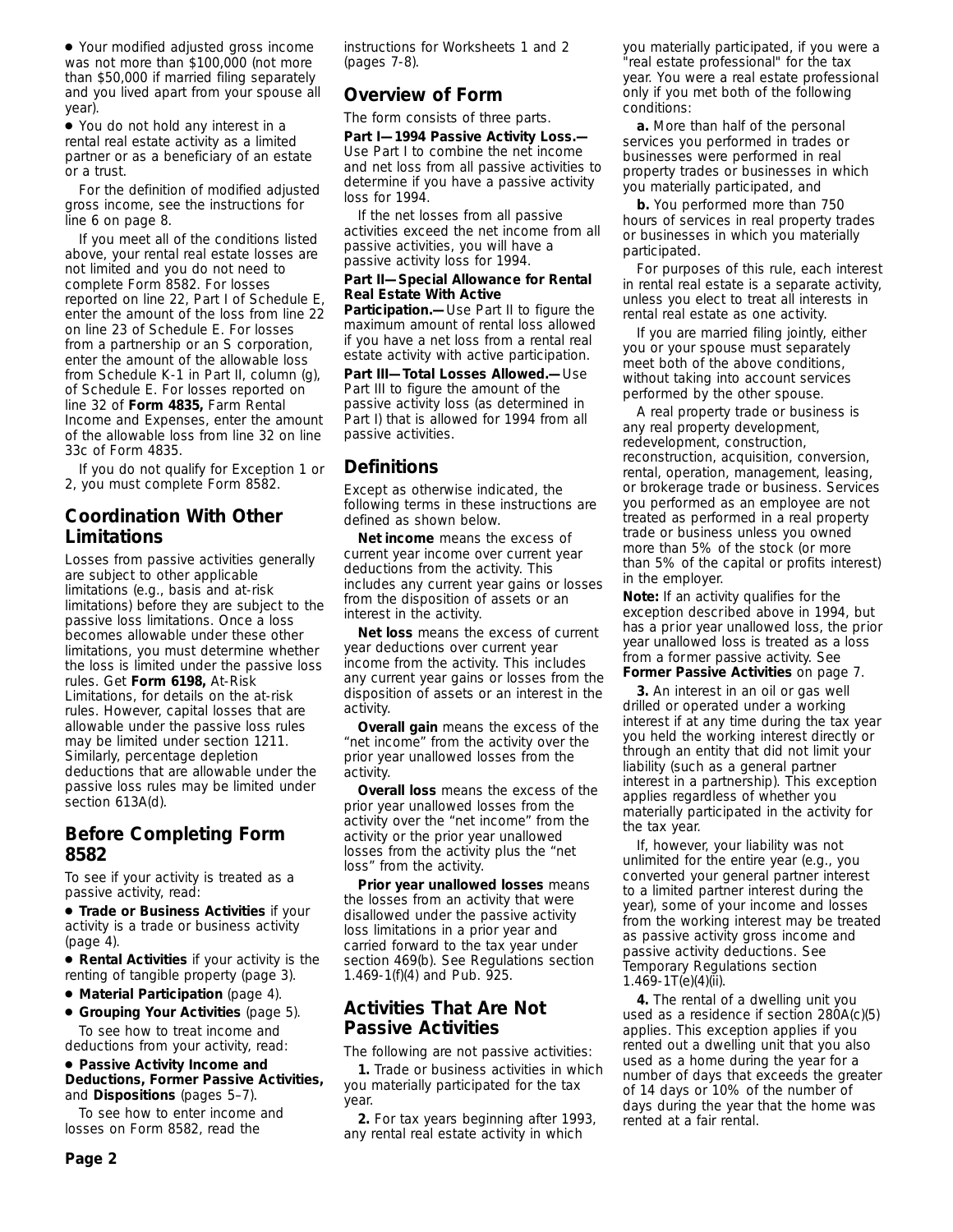**5.** An activity of trading personal property for the account of owners of interests in the activity. See Temporary Regulations section 1.469-1T(e)(6).

**6.** An interest as a qualified investor in a qualified low-income housing project under section 502 of the Tax Reform Act of 1986 for any tax year in the relief period. See Pub. 925 for more details.

Generally, income and losses from these activities should not be entered on Form 8582. However, losses from these activities may be subject to limitations other than the passive loss rules.

### **Rental Activities**

A rental activity is a passive activity even if you materially participated in the activity (other than a rental real estate activity in which you materially participated, if you were a real estate professional).

However, if you meet any one of the six exceptions listed below, the rental of the property is not treated as a rental activity. See **Reporting Income and Losses From the Activities** below if you meet any of the exceptions.

An activity is a rental activity if tangible property (real or personal) is used by customers or held for use by customers and the gross income (or expected gross income) from the activity represents amounts paid (or to be paid) mainly for the use of the property. The activity is considered a rental activity even if the use is under a lease, a service contract, or some other arrangement that is not called a lease.

### **Exceptions**

An activity is not a rental activity if:

**1.** The **average period of customer use** of the rental property is 7 days or less.

Figure the **average period of customer use** for a class of property by dividing the total number of days in all rental periods by the number of rentals during the tax year. If the activity involves renting more than one class of property, multiply the average period of customer use of each class by the ratio of the gross rental income from that class to the activity's total gross rental income. The activity's average period of customer use equals the sum of these class-by-class average periods weighted by gross income. See Regulations section 1.469-1(e)(3)(iii).

**2.** The **average period of customer use** (defined above) of the rental property is 30 days or less and **significant personal services** were provided in connection with making the rental property available for customer use.

**Significant personal services** include only services performed by individuals. In determining whether personal

services are significant, all the relevant facts and circumstances are taken into consideration. Facts and circumstances include the frequency of the services, the type and amount of labor required to perform the services, and the value of the services relative to the amount charged for use of the property.

**3. Extraordinary personal services** were provided in connection with making the rental property available for customer use.

Services provided in connection with making rental property available for customer use are **extraordinary personal services** only if the services are performed by individuals and the customers' use of the rental property is incidental to their receipt of the services.

**4.** The rental of the property is **incidental** to a nonrental activity.

The rental of property is **incidental** to an activity of holding property for investment if the main purpose of holding the property is to realize a gain from the appreciation of the property and the gross rental income is less than 2% of the smaller of the **unadjusted basis** of the property or the fair market value of the property.

**Unadjusted basis** means the cost of the property without regard to depreciation deductions or any other adjustment described in section 1016 that reduces basis.

The rental of property is **incidental** to a trade or business activity if:

**a.** You own an interest in the trade or business activity during the year;

**b.** The rental property was mainly used in the trade or business activity during the tax year or during at least 2 of the 5 preceding tax years; and

**c.** The gross rental income from the property is less than 2% of the smaller of the **unadjusted basis** of the property or the fair market value of the property.

Lodging provided for the employer's convenience to an employee or the employee's spouse or dependents is **incidental** to the activity or activities in which the employee performs services.

**5.** You customarily make the rental property available during defined business hours for nonexclusive use by various customers.

**6.** You provide property for use in a nonrental activity of a partnership, an S corporation, or a joint venture in your capacity as an owner of an interest in such partnership, S corporation, or joint venture.

For example, if a partner contributes the use of property to a partnership, none of the partner's distributive share of partnership income is income from a rental activity unless the partnership is engaged in a rental activity. In addition, a partner's gross income attributable to a guaranteed payment under section

707(c) is not income from a rental activity. The determination of whether the property used in the activity is provided in the partner's capacity as an owner of an interest in the partnership is made on the basis of all the facts and circumstances.

#### **Reporting Income and Losses From the Activities**

If you meet any of the six exceptions listed above, your rental of the property is not a rental activity. You must then determine whether your rental of the property is a trade or business activity and, if so, whether you materially participated in the activity for the tax year (see **Trade or Business Activities** on page 4). If the activity is a trade or business activity in which you did not materially participate, enter the income and losses from the activity on Worksheet 2.

If you meet any of the six exceptions listed above and the activity is a trade or business activity in which you materially participated, report any income or loss from the activity on the forms or schedules you normally use.

If you **did not** meet any of the six exceptions, the rental activity is generally a passive activity. Special rules apply if you conduct the rental activity through a publicly traded partnership (PTP) or if any of the rules described under **Recharacterization of Passive Income** on page 6 apply. See the PTP rules on page 10.

If none of the special rules apply, a passive rental activity is entered on either Worksheet 1 or 2. Worksheet 1 is for passive rental real estate activities in which you actively participated. See **Active Participation in a Rental Real Estate Activity** below. Worksheet 2 is for passive rental real estate activities in which you did not actively participate, activities of renting personal property, and other passive trade or business activities. See the instructions for Worksheets 1 and 2.

#### **Active Participation in a Rental Real Estate Activity**

If you actively participated in a passive rental real estate activity, you may be able to deduct up to \$25,000 of the loss from the activity from nonpassive income. This special allowance is an exception to the general rule disallowing losses in excess of income from passive activities. The special allowance is not available if you were married, file a separate return for the year, and did not live apart from your spouse at all times during the year.

Only individuals and qualifying estates can actively participate in a rental real estate activity. Estates (other than qualifying estates) and trusts cannot actively participate. Limited partners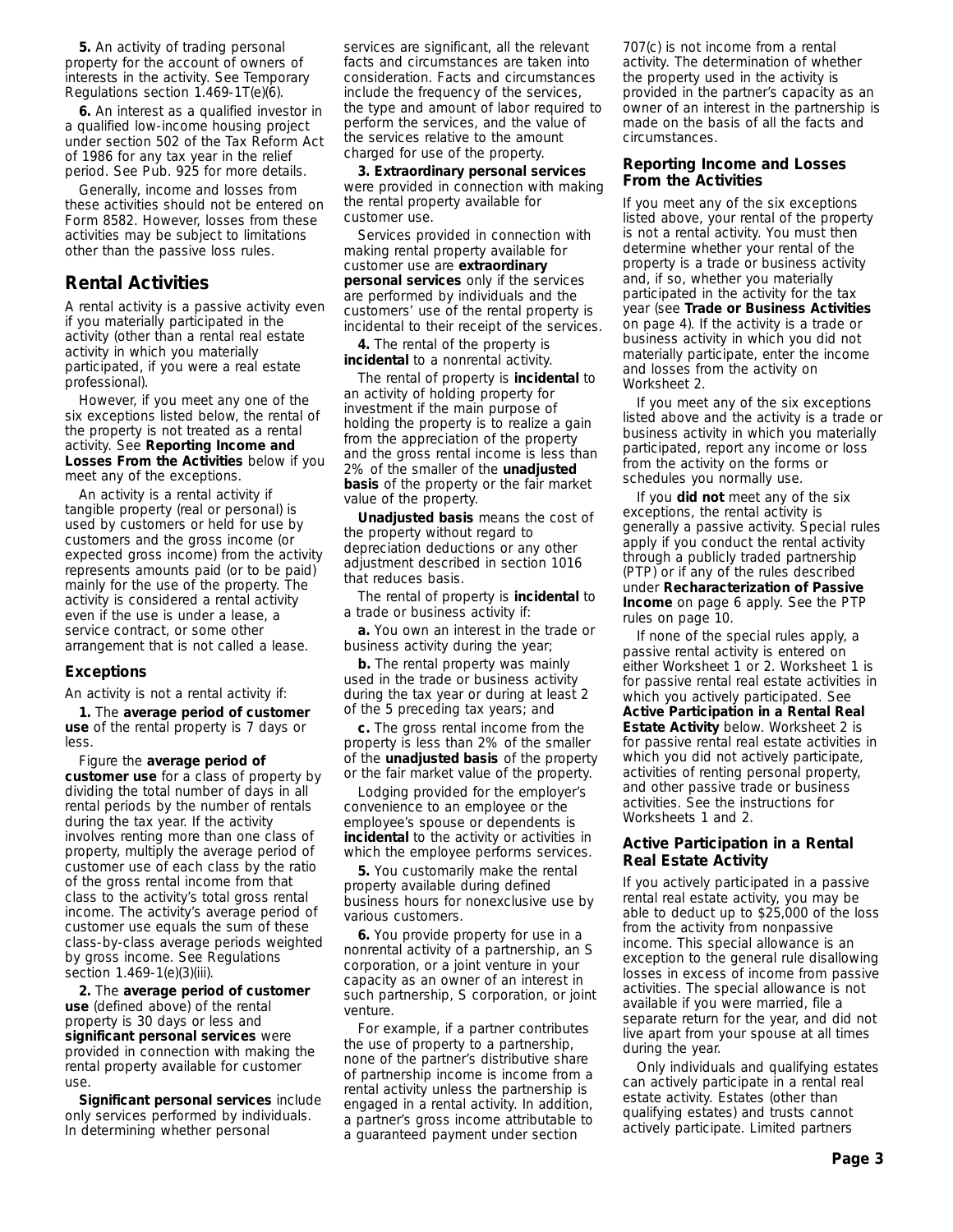cannot actively participate unless future regulations provide an exception.

You are not considered to actively participate in a rental real estate activity if at any time during the tax year your interest (including your spouse's interest) in the activity was less than 10% (by value) of all interests in the activity.

Active participation is a less stringent requirement than material participation (see **Material Participation** below). You may be treated as actively participating if you participated, for example, in making management decisions or arranging for others to provide services (such as repairs) in a significant and bona fide sense. Management decisions that can count as active participation include approving new tenants, deciding on rental terms, approving capital or repair expenditures, and other similar decisions.

An estate is treated as actively participating for tax years ending less than 2 years after the date of the decedent's death if the decedent would have satisfied the active participation requirements for the activity for the tax year the decedent died. Such an estate is a qualifying estate.

The maximum special allowance that single individuals and married individuals filing a joint return for the tax year can qualify for is \$25,000. The maximum is \$12,500 in the case of married individuals who file separate returns for the tax year and who lived apart at all times during the tax year. The maximum special allowance for which an estate can qualify is \$25,000 reduced by the special allowance for which the surviving spouse qualified.

If your modified adjusted gross income (defined on page 8) is \$100,000 or less (\$50,000 or less in the case of married persons filing separately), your loss is deductible up to the amount of the maximum special allowance referred to in the preceding paragraph. If your modified adjusted gross income is more than \$100,000 (\$50,000 in the case of married persons filing separately), the special allowance is limited to 50% of the difference between \$150,000 (\$75,000 in the case of married persons filing separately) and your modified adjusted gross income. When modified adjusted gross income is \$150,000 or more (\$75,000 or more in the case of married persons filing separately), there is no special allowance.

If you qualify under the active participation rules, use Worksheet 1 and see page 7 of the instructions.

### **Trade or Business Activities**

A trade or business activity is an activity (other than a rental activity or an activity treated as incidental to an activity of holding property for investment) that:

**1.** Involves the conduct of a trade or business (within the meaning of section 162),

**2.** Is conducted in anticipation of starting a trade or business, or

**3.** Involves research or experimental expenditures deductible under section 174 (or that would be if you chose to deduct rather than capitalize them).

Trade or business activities are generally reported on Schedule C, C-EZ, or F, or in Part II or III of Schedule E.

#### **Reporting Income and Losses From the Activities**

**Trade or business activities with material participation.—**If you materially participated in a trade or business activity, the activity is **not** a passive activity. Report the income and losses from the activity on the form or schedule you normally use.

**Trade or business activities without material participation.—**If you did not materially participate in a trade or business activity, the activity is a passive activity. In general, you must use Worksheet 2 to determine the amount to enter on Form 8582. However, if you owned the activity through a publicly traded partnership or the activity is a significant participation activity, special rules apply. See **Publicly Traded Partnerships (PTPs)** on page 10. See Pub. 925 for how to report income or losses from significant participation passive activities.

# **Material Participation**

**In general.—**Participation, for purposes of the material participation tests listed below, generally includes any work you did in connection with an activity if you owned an interest in the activity at the time you did the work. The capacity in which you did the work does not matter. However, work is not treated as participation if it is not work that an owner would customarily do in the same type of activity, and one of your main reasons for doing the work was to avoid the disallowance of losses or credits from the activity under the passive activity rules.

Work you did as an investor in an activity is not treated as participation unless you were directly involved in the day-to-day management or operations of the activity. Work done as an investor includes:

**1.** Studying and reviewing financial statements or reports on operations of the activity.

**2.** Preparing or compiling summaries or analyses of the finances or operations of the activity for your own use.

**3.** Monitoring the finances or operations of the activity in a nonmanagerial capacity.

You may prove your participation in an activity by any reasonable means. You do not have to maintain contemporaneous daily time reports, logs, or similar documents if you can establish your participation by other reasonable means. Reasonable means for this purpose may include, but are not limited to, the identification of services performed over a period of time and the approximate number of hours spent performing the services during that period, based on appointment books, calendars, or narrative summaries.

Participation by your spouse during the tax year in an activity you own may be counted as your participation in the activity. The participation by your spouse may be included as your participation even if your spouse did not own an interest in the activity and whether or not you and your spouse file a joint return for the tax year.

**Tests for individuals.—**You materially participated for the tax year in an activity if you satisfy one or more of the following tests:

**1.** You participated in the activity for more than 500 hours.

**2.** Your participation in the activity for the tax year was substantially all of the participation in the activity of all individuals (including individuals who did not own any interest in the activity) for the year.

**3.** You participated in the activity for more than 100 hours during the tax year, and you participated at least as much as any other individual (including individuals who did not own any interest in the activity) for the year.

**4.** The activity is a significant participation activity for the tax year, and you participated in all significant participation activities during the year for more than 500 hours. A **significant participation activity** is any trade or business activity in which you participated for more than 100 hours during the year and in which you did not materially participate under any of the material participation tests (other than this test 4).

**5.** You materially participated in the activity for any 5 (whether or not consecutive) of the 10 preceding tax years. When determining if you materially participated in tax years beginning before 1987 (other than a tax year of a partnership, an S corporation, an estate, or a trust ending after 1986), you materially participated only if you participated for more than 500 hours during the tax year.

**6.** The activity is a personal service activity in which you materially participated for any 3 (whether or not consecutive) preceding tax years. When determining if you materially participated for tax years beginning before 1987 (other than a tax year of a partnership,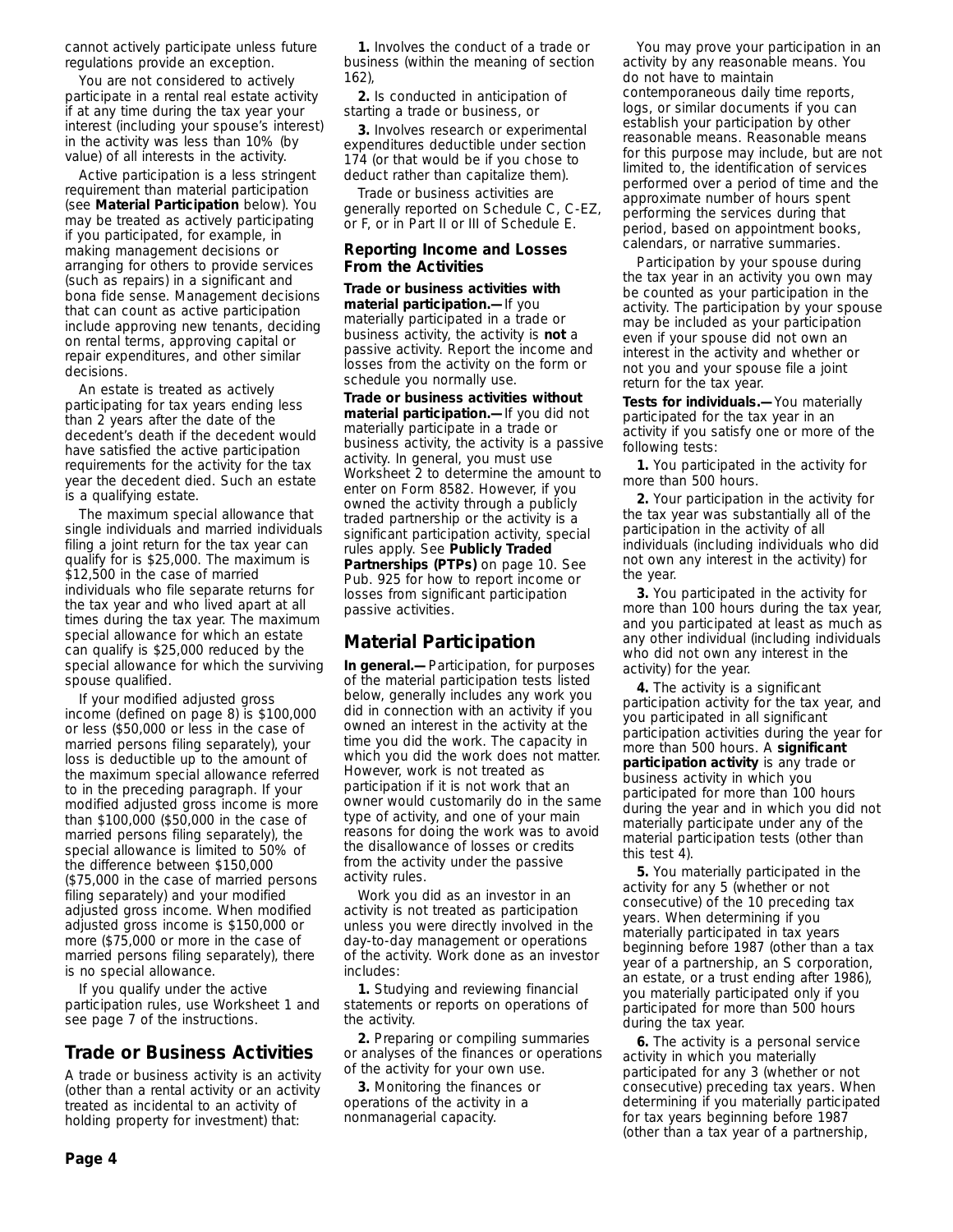an S corporation, an estate, or a trust ending after 1986), you materially participated only if you participated for more than 500 hours during the tax year.

An activity is a personal service activity if it involves the performance of personal services in the fields of health, law, engineering, architecture, accounting, actuarial science, performing arts, consulting, or any other trade or business, in which capital is not a material income-producing factor.

**7.** Based on all the facts and circumstances, you participated in the activity on a regular, continuous, and substantial basis during the tax year.

You did not materially participate in the activity under this seventh test, however, if you participated in the activity for 100 hours or less during the year. Your participation in managing the activity does not count in determining whether you materially participated under this test if:

**a.** Any person (except you) received compensation for performing services in the management of the activity; or

**b.** Any individual spent more hours during the tax year than you spent performing services in the management of the activity (regardless of whether the individual was compensated for the management services).

**Special rules for limited partners.—**If you owned your interest in an activity as a limited partner, you generally **did not** materially participate in the activity. You **did** materially participate in the activity, however, if you met material participation tests 1, 5, or 6 above for the tax year.

You are not treated as a limited partner, for purposes of the material participation tests, however, if you were a general partner in the partnership at all times during the partnership's tax year ending with or within your tax year (or, if shorter, during the portion of the partnership's tax year in which you directly or indirectly owned your limited partner interest).

#### **Special rules for certain retired or disabled farmers and surviving spouses of farmers.—** Certain retired or

disabled farmers and surviving spouses of farmers are treated as materially participating in a farming activity if the real property used in the activity would meet the estate tax rules for special valuation of farm property passed from a qualifying decedent. See Temporary Regulations section 1.469-5T(h)(2).

**Estates and trusts.—**The passive loss limitations apply in figuring the distributable net income and taxable income of an estate or trust. See Temporary Regulations section 1.469-1T(b)(2) and (3). The rules for determining material participation for this purpose have not yet been issued.

# **Grouping Your Activities**

**Note:** *These rules are based on final Regulations section 1.469-4 and generally are effective for tax years ending after May 10, 1992. However, if your tax year began before October 4, 1994, you may choose to apply the rules in Proposed Regulations section 1.469-4 (and explained in the 1993 Instructions for Form 8582), rather than these rules.*

Generally, one or more trade or business activities or rental activities may be treated as a single activity if the activities make up an appropriate economic unit for the measurement of gain or loss under the passive activity rules. Whether activities make up an appropriate economic unit depends on all the relevant facts and circumstances. The factors given the greatest weight in determining whether activities make up an appropriate economic unit are:

**1.** Similarities and differences in types of trades or businesses,

**2.** The extent of common control,

**3.** The extent of common ownership,

**4.** Geographical location, and

**5.** Interdependencies between the activities.

**Example.** You have a significant ownership interest in a bakery and a movie theater in Baltimore and in a bakery and a movie theater in Philadelphia. Depending on all the relevant facts and circumstances, there may be more than one reasonable method for grouping your activities. For instance, the following groupings may or may not be permissible: a single activity, a movie theater activity and a bakery activity, a Baltimore activity and a Philadelphia activity, or four separate activities.

Once you choose a grouping under these rules, you must continue using that grouping in later tax years unless a material change in the facts and circumstances makes it clearly inappropriate.

The IRS may regroup your activities if your grouping fails to reflect one or more appropriate economic units and one of the primary purposes of your grouping is to circumvent the passive activity limitations.

#### **Limitation on grouping certain**

**activities.—**The following activities may not be grouped together:

**1.** A rental activity with a trade or business activity unless the activities being grouped together make up an appropriate economic unit, and

**a.** The rental activity is insubstantial relative to the trade or business activity or vice versa, or

**b.** Each owner of the trade or business activity has the same proportionate ownership interest in the rental activity. If so, the portion of the

rental activity involving the rental of property to be used in the trade or business activity may be grouped with the trade or business activity.

**2.** An activity involving the rental of real property with an activity involving the rental of personal property (except for personal property provided in connection with the real property or vice versa.)

**3.** Any activity with another activity in a different type of business and in which you hold an interest as a limited partner or as a limited entrepreneur (as defined in section 464(e)(2)) if that other activity engages in holding, producing, or distributing motion picture films or videotapes; farming; leasing section 1245 property; or exploring for (or exploiting) oil and gas resources or geothermal deposits.

**Activities conducted through partnerships, S corporations, and C corporations subject to section 469.—** Once a partnership or corporation determines its activities under these rules, a partner or shareholder may use these rules to group those activities with each other, with activities conducted directly by the partner or shareholder, and with activities conducted through other partnerships and corporations. A partner or shareholder may not treat as separate activities those activities grouped together by the partnership or corporation.

**Partial disposition of an activity.—**You may treat the disposition of substantially all of an activity as a separate activity if you can prove with reasonable certainty:

**1.** The prior year unallowed losses, if any, allocable to the part of the activity disposed of, and

**2.** The net income or loss for the year of disposition allocable to the part of the activity disposed of.

### **Passive Activity Income and Deductions**

Take into account only passive activity income and passive activity deductions in determining your net income or net loss from all passive activities or any passive activity. For example, if your passive activity is reported on Schedule C, C-EZ, E, or F, and the activity has no prior year unallowed losses or any gain or loss from the disposition of assets or an interest in the activity, take into account only the passive activity income and passive activity deductions from the activity in determining the amount to enter on Form 8582 and the worksheets.

If you own an interest in a passive activity through a partnership or an S corporation, the partnership or S corporation will generally provide you with the net income or net loss from the passive activity. If, however, the partnership or S corporation is required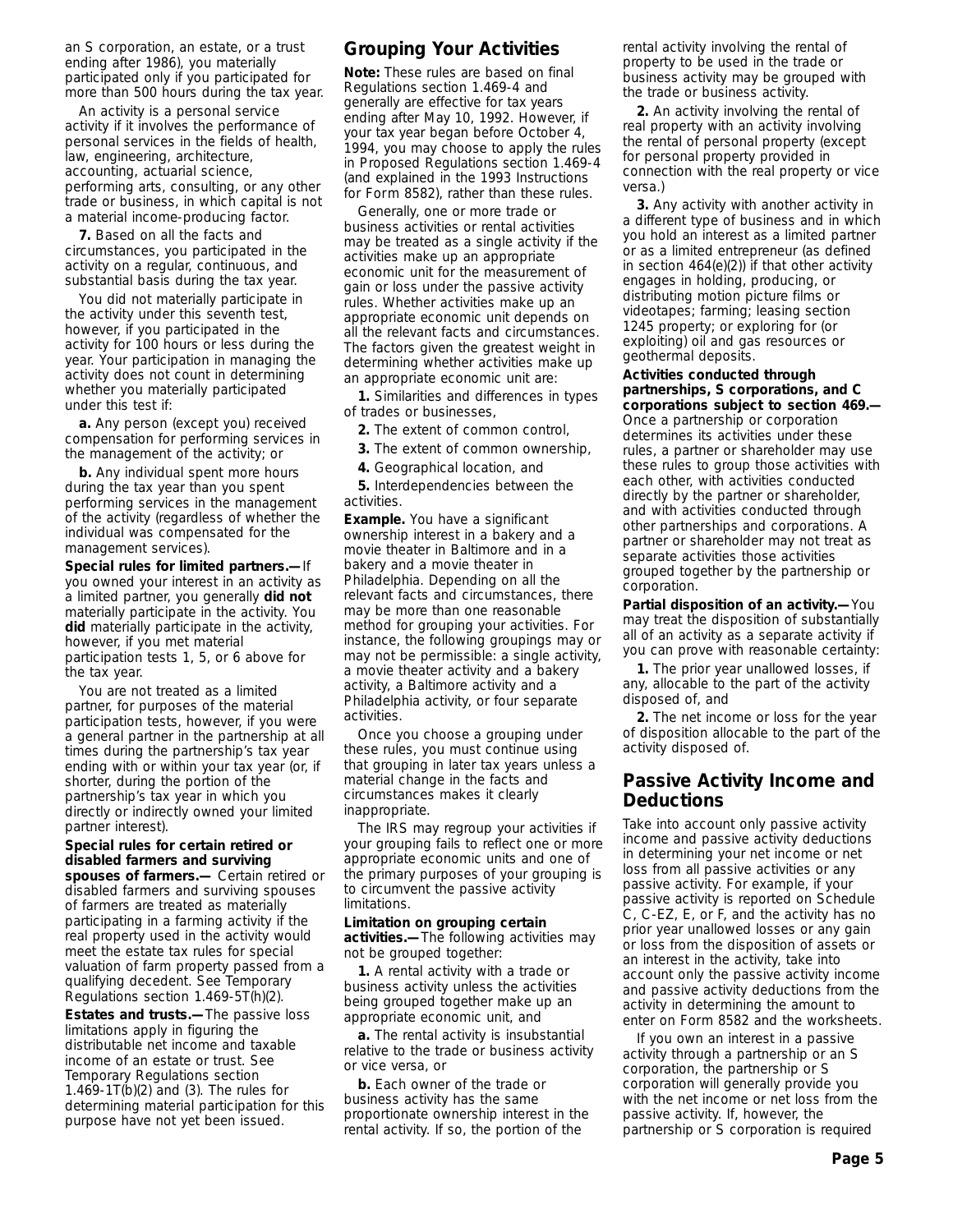to state an item of gross income or deduction separately to you, and the gross income or deduction is passive activity gross income or a passive activity deduction (respectively), you must include that amount in figuring the net income or net loss entered on Form 8582 and the worksheets.

#### **Caution:** *The partnership or*

*S corporation does not have a record of any prior year unallowed losses from the passive activities of the partnership or S corporation. If you had prior year unallowed losses from this activity, they can be found in column (c) of your 1993 Worksheet 4.*

#### **Passive Activity Income**

In determining your overall gain or loss from all passive activities or any passive activity, take into account only passive activity income. Do not enter income that is not passive activity income on Form 8582 or the worksheets. Passive activity income includes all income from passive activities, including (with certain exceptions described in Temporary Regulations section 1.469-2T(c)(2) and Regulations section 1.469-2(c)(2)) gain from the disposition of an interest in a passive activity or property used in a passive activity at the time of the disposition.

Passive activity income **does not** include the following:

● Income from an activity that is not a passive activity.

● Portfolio income, including interest, dividends, annuities, and royalties not derived in the ordinary course of a trade or business and gain or loss from the disposition of property that produces those types of income or is held for investment (see section 163(d)(5)). See Temporary Regulations section 1.469-2T(c)(3).

● Alaska Permanent Fund dividends.

● Personal service income, including salaries, wages, commissions, self-employment income from trade or business activities in which you materially participated for the tax year, deferred compensation, taxable social security and other retirement benefits, and payments from partnerships to partners for personal services. See Temporary Regulations section 1.469-2T(c)(4).

● Income from positive section 481 adjustments allocated to activities other than passive activities. See Temporary Regulations section 1.469-2T(c)(5).

● Income or gain from investments of working capital.

● Income from an oil or gas property if you treated any loss from a working interest in the property for any tax year beginning after 1986 as a nonpassive loss under the rule excluding working interests in oil and gas wells from

passive activities. See Regulations section 1.469-2(c)(6).

● Any income from intangible property if your personal efforts significantly contributed to the creation of the property.

● Income from a qualified low-income housing project for any year in which losses from the project would not be subject to the passive loss limitations under the special transitional rule for certain low-income housing projects. See Pub. 925 for more details.

● Any income treated as income that is not passive activity income under Temporary Regulations section 1.469-2T(f) and Regulations section 1.469-2(f). See **Recharacterization of Passive Income** below.

● Overall gain from any interest in a publicly traded partnership.

● State, local, and foreign income tax refunds.

● Income from a covenant not to compete.

● Any reimbursement of a casualty or theft loss included in income to recover all or part of a prior year loss deduction, if the deduction for the loss was not treated as a passive activity deduction.

● Cancellation of debt income to the extent that, at the time the debt is discharged, the debt is not properly allocable under Temporary Regulations section 1.163-8T to passive activities.

#### **Passive Activity Deductions**

In determining your overall gain or overall loss from all passive activities or any passive activity, take into account only passive activity deductions. Do not take into account deductions that are not passive activity deductions. Passive activity deductions include all deductions from activities that are passive activities for the tax year and all deductions from passive activities that were disallowed under the passive loss rules in prior tax years and carried forward to the tax year under section 469(b). See Regulations section 1.469-1(f)(4).

Passive activity deductions include losses from dispositions of property used in a passive activity at the time of the disposition and losses from a disposition of less than your entire interest in a passive activity. See **Dispositions** on page 7 for the treatment of losses upon certain dispositions of your entire interest in an activity.

Passive activity deductions **do not** include the following:

● Deductions for expenses (other than interest expense) that are clearly and directly allocable to portfolio income.

● Interest expense, other than interest expense properly allocable under Temporary Regulations section 1.163-8T to passive activities (e.g., qualified home mortgage interest and capitalized interest expense are not passive activity deductions).

● Losses from certain investments in a qualified low-income housing project if the special transitional rule for low-income housing projects applies. See Pub. 925 for more details.

● Losses from dispositions of property that produce portfolio income or property held for investment.

● State, local, and foreign income taxes.

● Miscellaneous itemized deductions that may be disallowed under section 67.

● Charitable contribution deductions.

● Net operating loss deductions, percentage depletion carryovers under section 613A(d), and capital loss carryovers.

● Deductions and losses that would have been allowed for tax years beginning before 1987, but for basis or at-risk limitations.

● Net negative section 481 adjustments allocated to activities other than passive activities. See Temporary Regulations section 1.469-2T(d)(7).

● Deductions for losses from fire, storm, shipwreck or other casualty, or from theft, if losses similar in cause and severity do not recur regularly in the activity.

• The deduction allowed under section 164(f) for one-half of self-employment taxes.

#### **Recharacterization of Passive Income**

Certain income from passive activities may be recharacterized and excluded from passive activity income. The amount of income recharacterized equals the net income from the sources below. If during the tax year you received net income from any sources described below (either directly or through a partnership or an S corporation), see Pub. 925 to find out how to report net income or loss from these sources. Also see Temporary Regulations section 1.469-2T(f) and Regulations section 1.469-2(f) for more information.

Income from the following sources may be subject to the net income recharacterization rules.

● Significant participation passive activities. A significant participation passive activity is any trade or business activity (defined on page 4) in which you participated for more than 100 hours during the tax year and did not materially participate.

● Rental of property when less than 30% of the unadjusted basis of the property is subject to depreciation.

● Passive equity-financed lending activities.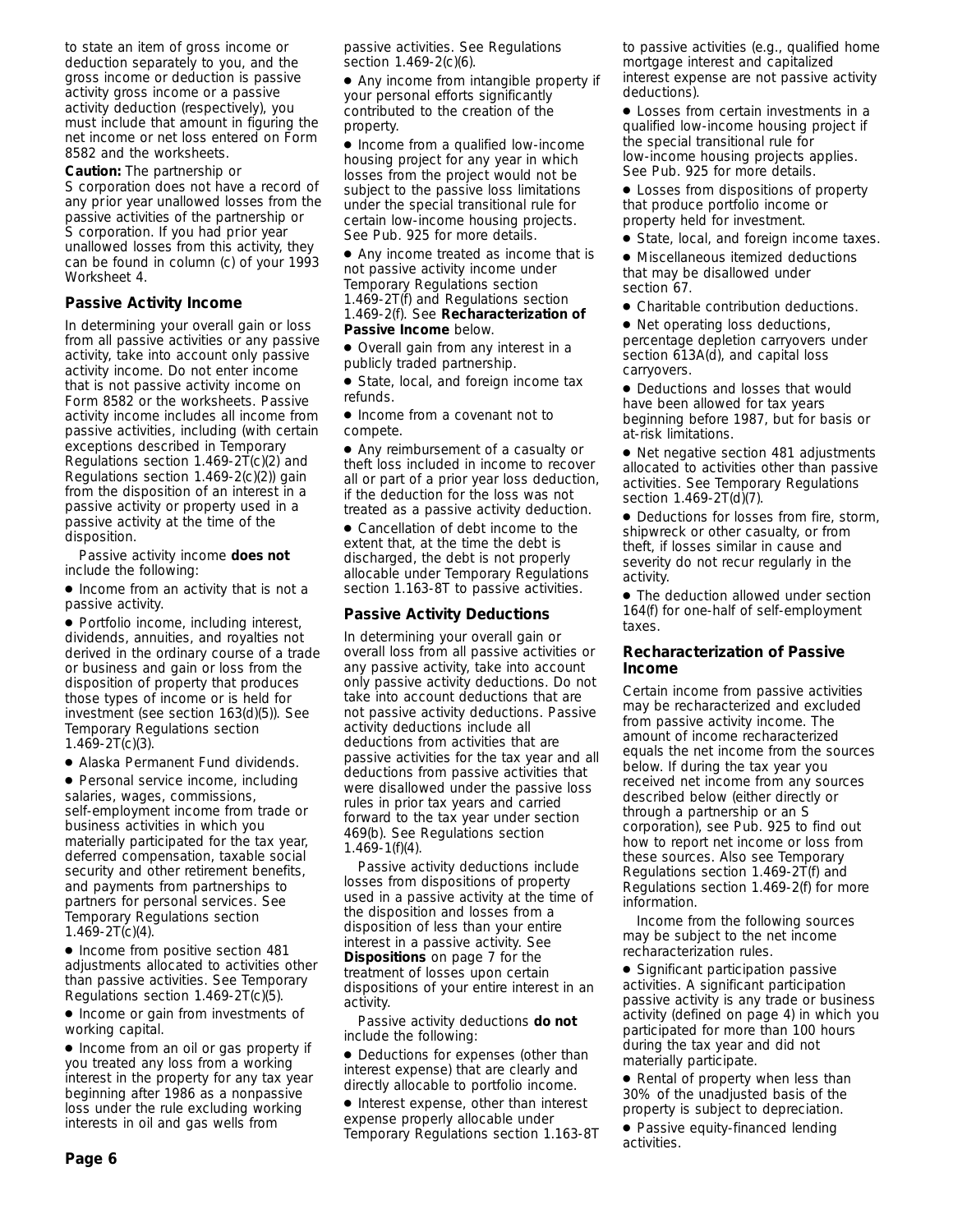● Rental of property incidental to a development activity.

● Rental of property to a nonpassive activity.

● Acquisition of an interest in a pass-through entity that licenses intangible property.

### **Former Passive Activities**

A former passive activity is any activity that was a passive activity in a prior tax year, but is not a passive activity in the current tax year. A prior year unallowed loss from a former passive activity is allowed to the extent of the current year income from the activity.

If the current year net income from the activity is less than the prior year unallowed loss, enter the prior year unallowed loss and any current year net income from the activity on Form 8582 and the applicable worksheets.

If the current year net income from the activity is equal to or greater than the prior year unallowed loss from the activity, report the income and loss on the forms and schedules you would normally use; do not enter the amounts on Form 8582.

If the activity has a net loss for the current year, enter the prior year unallowed loss (but not the current year loss) on Form 8582 and the applicable worksheets.

To report a disposition of a former passive activity, follow the rules under **Dispositions** below.

# **Dispositions**

#### **Disposition of Less Than an Entire Interest**

Gains and losses from the disposition of less than an entire interest in an activity are treated as part of the net income or loss from the activity for the current year. A disposition of less than an entire interest does not trigger the allowance of prior year unallowed losses.

### **Disposition of an Entire Interest**

If you disposed of your entire interest in a passive activity or a former passive activity to an unrelated person in a fully taxable transaction during the tax year, your losses allocable to the activity for the year are not limited by the passive loss rules. A fully taxable transaction is a transaction in which you recognize all of your realized gain or loss.

If you are using the installment method to report this kind of disposition, figure your allowed loss for the current year by multiplying your overall loss (which **does not** include losses allowed in prior years) by the following fraction:

> Gain recognized in the current year Unrecognized gain as of the beginning of the current year

A partner in a publicly traded partnership (PTP) is not treated as having disposed of an entire interest in an activity of a PTP until there is an entire disposition of the partner's interest in the PTP.

#### **Reporting an Entire Disposition on Schedule D or Form 4797**

When you completely dispose of your entire interest in a passive activity, you may have to report net income or loss and prior year unallowed losses from the activity. All of the net income and losses are reported on the forms and schedules you normally use.

Combine any income and losses (including any prior year unallowed losses) from the activity for the tax year to see if you have an overall gain or loss. If you have an overall gain and you have other passive activities to report on Form 8582, include the income, losses, and prior year unallowed losses on Worksheet 1 or 2. If this is your only passive activity, report any income and losses (including any prior year unallowed losses) on the forms and schedules you normally use and skip the worksheets and Form 8582.

If you have an overall loss when you combine the income and losses, do not use the worksheets or Form 8582 for the activity. Any losses (including prior year unallowed losses) are allowed in full. Report the income and losses on the forms and schedules you normally use.

If you must figure modified adjusted gross income for line 6 of Form 8582, the overall loss from this activity is a nonpassive loss and must be used when figuring modified adjusted gross income. This is because an overall loss from an entire disposition of a passive activity is a nonpassive loss when there is an aggregate loss from all other passive activities.

#### **Example 1: Activity with overall gain**

You sell your entire interest in a rental property in which you actively participated at a gain of \$15,525. \$7,300 of the gain is section 1231 gain (Form 4797, Part I) and \$8,225 is ordinary recapture income (Form 4797, Part II). The total loss you would report on line 23 of Schedule E (Form 1040) is (\$15,450). This includes a current year (\$2,800) net loss, and a (\$12,650) prior year unallowed loss.

If you had other passive activities reportable on Form 8582, you would make the following entries on Worksheet 1. You would enter the \$15,525 gain on the disposition in column (a), the current year loss of (\$2,800) in column (b), and the prior year unallowed loss of (\$12,650) in column (c).

#### **Example 2: Activity with overall loss**

You sell your entire interest in a limited partnership and this is your only passive activity. You have a current year Schedule E loss of (\$3,330), a Schedule E prior year unallowed loss of (\$1,115), and a Schedule D gain of \$2,000 from the sale of your interest in the partnership.

Because there is an overall loss of (\$2,445) after combining the gain and losses, none of the amounts are entered on Worksheet 2 or on Form 8582.

The net loss plus the prior year unallowed loss (\$3,330 + \$1,115 = \$4,445) is entered on Schedule E, Part II, column (i), and the \$2,000 gain on the sale is entered on Schedule D, in either Part I or Part II, depending on how long the partnership interest was held.

# **Specific Instructions**

### **Part I**

#### **Worksheet 1**

Individuals and qualifying estates who actively participated in rental real estate activities should use Worksheet 1 and include the income or loss from those activities on lines 1a through 1d of Form 8582. Use Worksheet 2 to figure amounts to enter on lines 2a, 2b, and 2c if you did not actively participate in a rental real estate activity.

**Caution:** *Do not enter a prior year unallowed loss in column (c) of Worksheet 1 unless you actively participated in the activity in both the year the loss arose and the current tax year. If you did not actively participate in both years, enter the prior year unallowed loss in column (c) of Worksheet 2.*

*Married individuals who are filing separate returns and did not live apart from their spouse at all times during the tax year do not qualify under the active participation rule and should use Worksheet 2 instead of Worksheet 1. To take advantage of the \$25,000 allowance, married individuals must file a joint return.*

See Pub. 925 for an example showing how to complete the worksheet.

**Column (a).—**Enter the net income from each activity. For example, if a Schedule C activity has current year profit of \$5,000 and a Form 4797 gain of \$2,000, enter \$7,000 in column (a). Enter the total of column (a) on line 1a of Form 8582.

**Column (b).—**Enter the net loss for each activity. For example, if a Schedule E rental activity has a current year loss of (\$4,500) on line 22 of Schedule E and a current year Form 4797 loss of (\$1,000), enter (\$5,500) in column (b). Do not enter any prior year unallowed losses in this column. Enter the total of column (b) on line 1b of Form 8582.

**Column (c).—**Enter the prior year unallowed losses for each activity. These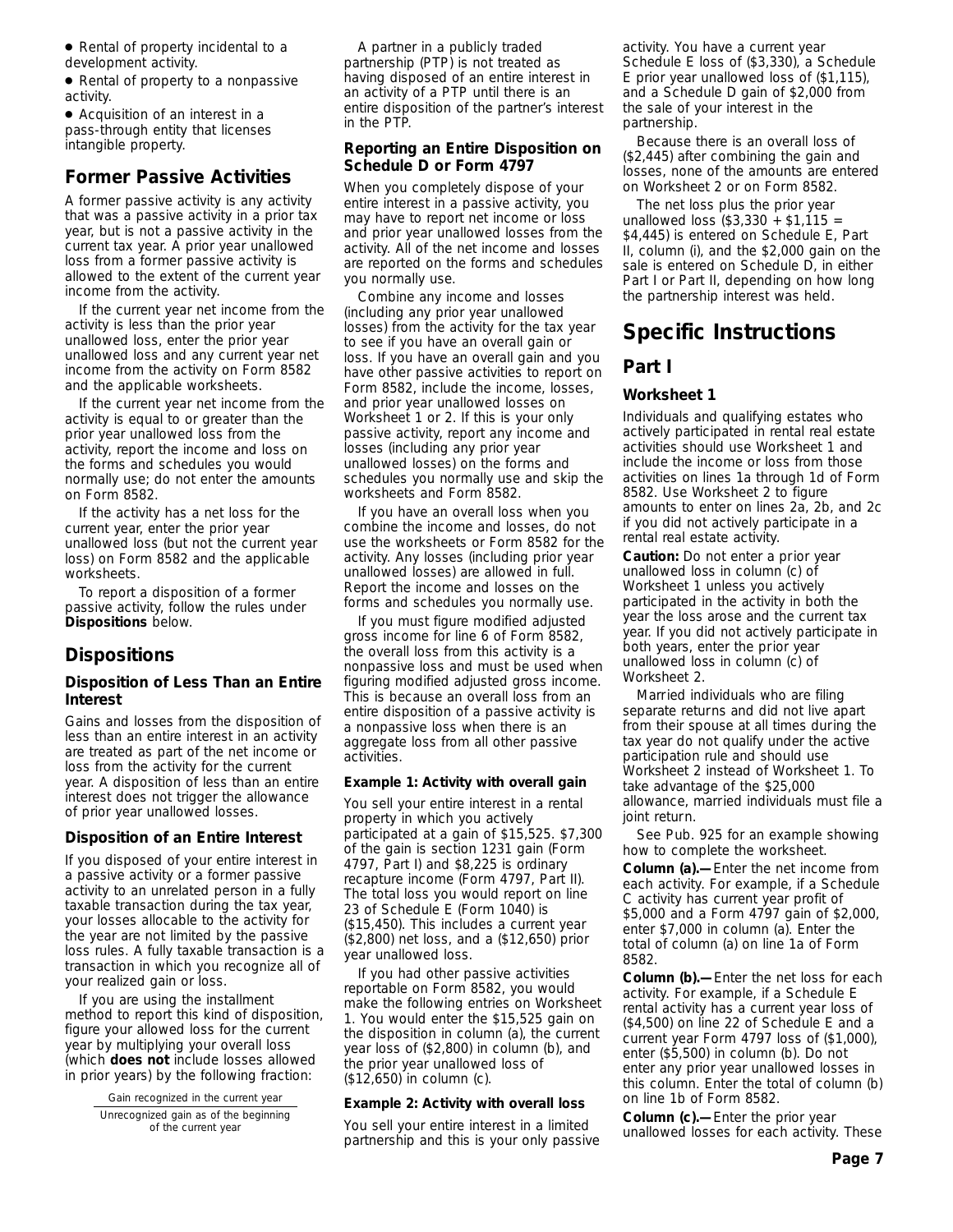amounts can be found on Worksheet 4, column (c), of your 1993 Form 8582. Enter the total of column (c) from your 1994 Worksheet 1 on line 1c of Form 8582.

**Columns (d) and (e).—**Combine income and losses in columns (a) through (c) for each activity and enter any overall gain for the activity in column (d) or any overall loss for the activity in column (e). Do not enter amounts from columns (d) and (e) on Form 8582. These amounts will be used when Form 8582 is completed to figure the loss allowed for the current year.

#### **Worksheet 2**

Use Worksheet 2 for passive trade or business activities, for passive rental real estate activities that do not qualify for the special allowance, and for rental activities other than rental real estate activities.

Pub. 925 has examples of a completed Form 8582 and worksheets. **Column (a).—**Enter the net income for each activity. (See the example included in the instructions under column (a) for Worksheet 1, on page 7.) Enter the total of column (a) on line 2a of Form 8582. **Column (b).—**Enter the net loss for each activity. (See the example included in the instructions under column (b) of Worksheet 1, above.) Enter the total of column (b) on line 2b of Form 8582.

**Column (c).—**Enter the prior year unallowed losses for each activity. These amounts can be found on Worksheet 4, column (c), of your 1993 Form 8582. Enter the total of column (c) from your 1994 Worksheet 2 on line 2c of Form 8582.

**Columns (d) and (e).—**Combine income and losses in columns (a) through (c) for each activity and enter any overall gain for the activity in column (d) or any overall loss for the activity in column (e). Do not enter amounts from columns (d) and (e) on Form 8582. These amounts will be used when Form 8582 is completed to figure the loss allowed for the current year.

**Line 3.—**If line 3 shows net income or zero, all of your losses are allowed, including any prior year unallowed losses entered on line 1c or 2c. Do not complete Form 8582. Take the losses to the form or schedule you normally report them on.

### **Part II**

Enter all numbers in Part II as positive amounts (i.e., greater than zero).

#### **Examples:**

**1.** Line 1d has a loss of \$47,000 and line 3 has a loss of \$42,000. Enter \$42,000 as a positive number on line 4.

**2.** Line 4 has a loss of \$42,000 and line 8 is \$25,000. Enter \$25,000 as a positive number on line 9.

**Line 5.—**Married persons filing separate returns who lived apart at all times during the year should enter \$75,000 on line 5 instead of \$150,000. Married persons filing separate returns who lived together at any time during the year are not eligible for the special allowance. They must enter zero on line 9 and go to  $line 10$ 

**Line 6.—**To figure **modified adjusted gross income** for this line, combine all the amounts you would use to figure adjusted gross income except do not take into account:

● Passive income or loss included on Form 8582;

● Rental real estate losses allowed under section 469(c)(7) to real estate professionals (defined under **Activities That Are Not Passive Activites** on page 2).

● Any overall loss from a PTP;

● The taxable amount of social security and tier 1 railroad retirement benefits;

● The deduction allowed under section 219 for contributions to IRAs and certain other qualified retirement plans;

● The deduction allowed under section 164(f) for one-half of self-employment taxes, **or**

● The exclusion from income of interest from series EE U.S. savings bonds used to pay higher education expenses.

Include portfolio income or expenses that are clearly and directly allocable to portfolio income in the modified adjusted gross income computation. Any income that is treated as nonpassive income is included in the computation of modified adjusted gross income. For example, overall gain from a publicly traded partnership and net income from an activity or item of property subject to the recharacterization of passive income rules is nonpassive income. In addition, an overall loss from the entire disposition of a passive activity is not included on Form 8582. Instead, the overall loss is a nonpassive loss and must be included in the computation of modified adjusted gross income.

**Example.** If your adjusted gross income on line 31 of Form 1040 is \$92,000, and you had taxable social security benefits of \$5,500 on line 20b, your modified adjusted gross income would be \$86,500 (\$92,000 – \$5,500).

**Line 8.—**Do not enter more than \$12,500 on line 8 if you are married filing a separate return and you and your spouse lived apart at all times during the year. Married persons filing separate returns who lived together at any time during the year are not eligible for the special allowance. They must enter zero on line 9 and go to line 10.

# **Part III**

**Line 11.—**Use the worksheets on Form 8582 and the following instructions for

those worksheets to figure the unallowed loss to be carried forward and the allowed loss to report on the forms and schedules for 1994. Worksheets 1 and 2, columns (d) and (e), will show whether an activity had an overall gain or loss. If you have activities that show overall gain in column (d) of Worksheet 1 or 2, report all the income and losses listed in columns (a), (b), and (c) for those activities on the proper forms and schedules.

If you have activities in Worksheet 1 or 2 that show an overall loss in column (e), you will have to allocate the allowed loss on line 11 of Form 8582 to those activities by completing Worksheets 3, 4, and 5 or 6.

Start with Worksheet 3 if you have any activities in Worksheet 1 with an overall loss in column (e) and an amount on line 9 of Form 8582. If you do not have activities with an overall loss in Worksheet 1 or line 9 does not have an entry, start with Worksheet 4 for any activities in Worksheet 1 or 2 that show an overall loss in column (e).

#### **Worksheet 3**

Use Worksheet 3 if you have activities in Worksheet 1 with an overall loss in column (e) and an amount on line 9 of Form 8582.

**Column (a).—**Enter the overall loss from column (e) of Worksheet 1 for each activity.

**Column (b).—**Divide each of the individual losses shown in column (a) by the total of all the losses in column (a) and enter the ratio for each of the activities in column (b). The total of all the ratios should equal 1.00.

**Column (c).—**Multiply line 9 of Form 8582 by each of the ratios in column (b) and enter the results in column (c). The total of column (c) should be the same as line 9 of Form 8582.

**Column (c) total is the same as column (a) total.—**If the total losses in column (c) are the same as the total losses in column (a), all the amounts in columns (a), (b), and (c) of Worksheet 1 should be reported on the proper forms and schedules. The losses in Worksheet 1 are allowed in full and are not carried over to Worksheet 4. Complete Worksheet 4 only if you have activities with overall losses in column (e) of Worksheet 2.

**Column (c) total is less than column (a) total.—**If the total losses in column (c) are less than the total losses in column (a), complete column (d).

**Column (d).—**Subtract column (c) from column (a) and enter the results in this column. Also enter on Worksheet 4 the name of the activities and the form or schedule on which the loss is to be reported. Enter the amounts from column (d) of this worksheet in column (a) of Worksheet 4. Also include in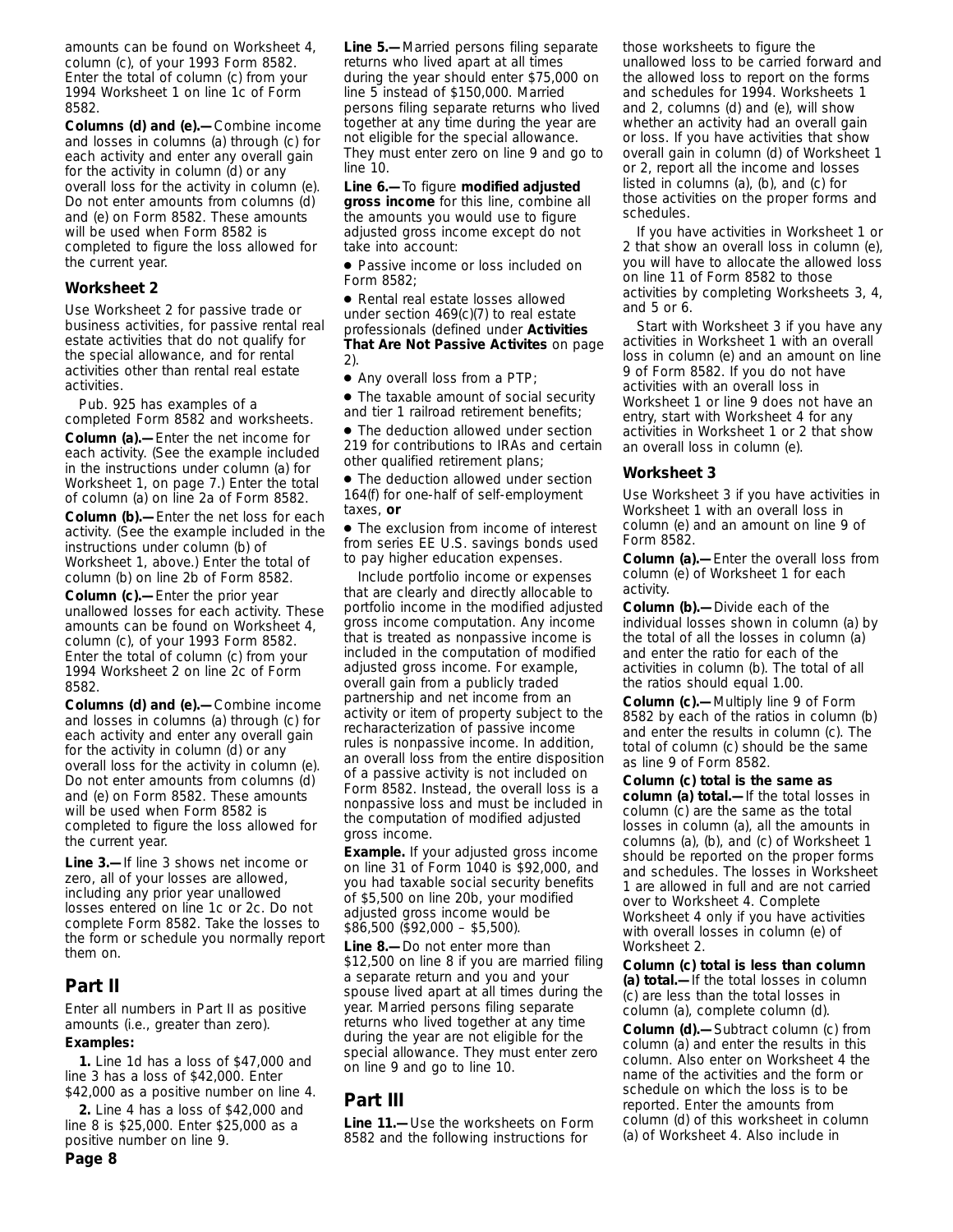Worksheet 4 any activities from Worksheet 2 that have an overall loss in column (e) of that worksheet.

#### **Worksheet 4**

Complete Worksheet 4 if you have an overall loss in column (e) of Worksheet 2 or losses in column (d) of Worksheet 3 (column (e) of Worksheet 1, if you did not have to complete Worksheet 3).

**Column (a).—**Enter the amounts, if any, from column (d) of Worksheet 3 (column (e) of Worksheet 1 if you did not have to complete Worksheet 3). Also enter the losses, if any, shown in column (e) of Worksheet 2.

**Column (b).—**Divide each of the individual losses shown in column (a) by the total of all the losses in column (a) and enter the ratio for each of the activities in column (b). The total of all the ratios should equal 1.00.

**Column (c).—**Complete the following computation:

- **A.** Enter line 3 of Form 8582
- **B.** Enter line 9 of Form 8582
- **C.** Subtract line B from line A. **Service**

Multiply line C by the ratios in column (b) and enter the results in column (c).

Use Worksheet 5 for the activities listed in Worksheet 4 if all the loss from the same activity is reported on one form or schedule. For example, use Worksheet 5 if all the loss from the activity is reported on Schedule E, even though part of the loss may be a current year Schedule E loss and part of it may be from a Schedule E prior year unallowed loss.

If you have losses from the same activity that are to be reported on two or more different schedules, use Worksheet 6 instead of Worksheet 5 for those activities. For example, if you have a Schedule C loss and you also have a Form 4797 loss from the sale of assets from the Schedule C activity, use Worksheet 6 instead of Worksheet 5.

#### **Worksheet 5**

**Column (a).—**Enter the activities shown in Worksheet 4 if all the loss from the same activity is to be reported on one form or schedule. The loss to enter in column (a) of this worksheet is the net loss plus the prior year unallowed loss for each activity you enter in this worksheet. This amount can be found by adding the losses in columns (b) and (c) of Worksheets 1 and 2.

**Column (b).—**Enter the amounts from column (c) of Worksheet 4 for the activities listed in this worksheet. These are your **unallowed losses for 1994.** Keep a record of these amounts so the losses can be used to figure your passive activity loss next year.

**Column (c).—**Subtract column (b) from column (a). These are the **losses allowed for 1994.** The amounts in this

column should be reported on the form or schedule you normally use.

See the forms and schedules listed under **Reporting Allowed Losses on the Forms and Schedules** below. Pub. 925 also has an extensive example of how to report passive income and losses on the forms and schedules.

#### **Worksheet 6**

Use Worksheet 6 if you have losses from the same activity that are reported on two or more different forms and schedules. Worksheet 6 will allocate the loss allowed and unallowed for the activity and the loss allowed on the different forms or schedules used to report the losses. Only the losses that would cause a difference in the tax liability if they were reported on a different form or schedule are kept separate. Any losses from the following forms or schedules should be kept separate:

● Schedules C, D (Parts I and II), E, and F.

● Forms 4684 (Section B), 4797 (Parts I and II), and 4835.

Make a copy of Worksheet 6 to use for each additional activity for which you have losses reported on two or more different forms or schedules. When making entries in Worksheet 6, enter the name of the form or schedule on the line above line 1a.

**Line 1a, column (a).—**Enter the net loss plus any prior year unallowed loss from the activity that goes on the same form, or in the case of Schedule D and Form 4797, the same part (Part I or Part II).

**Line 1b, column (a).—**Enter any net income from the activity that goes on the same form or schedule as the loss on line 1a, column (a). For example, you entered a prior year unallowed loss from Form 4797, Part I, on line 1a and this year you have a current year gain that is also reported on Form 4797, Part I. Enter the gain on line 1b, column (a). If the activity did not have a Form 4797, Part I gain, enter zero on line 1b, column (a).

**Line 1c, column (b).—**Subtract line 1b, column (a) from line 1a, column (a), and enter the result in column (b). If line 1b, column (a), is more than line 1a, column (a), enter zero in column (b).

**Column (c).—**Divide each of the losses entered in column (b) by the total of column (b) and enter the ratio in this column. The total of this column should be 1.00.

**Column (d).—**Find the unallowed loss for this activity in Worksheet 4, column (c), and multiply that unallowed loss by the ratio in column (c) of this worksheet. If you have entries in column (b) of this worksheet that show zero, also enter zero for that form or schedule in this column.

The amount in this column is the **unallowed loss for 1994.** Keep a record of this worksheet so that you can use the losses to figure your passive activity loss next year.

**Column (e).—**Subtract the amount in column (d) from the loss entered on line 1a, column (a). This is the **allowed loss for 1994** to be entered on the forms or schedules. The forms and schedules you report on should show the losses from this column and the income, if any, for that activity from column (a) of Worksheet 1 or 2.

See the forms and schedules listed under **Reporting Allowed Losses on the Forms and Schedules** below. Pub. 925 also has an extensive example of how to report passive income and losses on the forms and schedules.

### **Reporting Allowed Losses on the Forms and Schedules**

**Line 3 is income.—**If line 3 of Form 8582 shows net income or zero, all of the losses in columns (b) and (c) of Worksheets 1 and 2 are allowed in full. Report the income and losses in columns (a), (b), and (c) of Worksheets 1 and 2 on the forms and schedules normally used.

**Line 11 is the same as the total of lines 1b, 1c, 2b, and 2c.—**If this is the case, all the losses in columns (b) and (c) of Worksheets 1 and 2 are allowed in full. Report the income and losses in columns (a), (b), and (c) of Worksheets 1 and 2 on the forms and schedules normally used.

**Columns (a) and (c) of Worksheet 3 are the same amount.—**If this is the case, all the losses in columns (b) and (c) of Worksheet 1 are allowed in full. Report the income and losses in columns (a), (b), and (c) of Worksheet 1 on the forms and schedules normally used.

**Losses allowed in column (c) of Worksheet 5.—**The amounts shown in column (c) of Worksheet 5 are the losses allowed for 1994 for the activities listed in that worksheet. Report the loss allowed from column (c) of Worksheet 5 and the income, if any, for that activity shown in column (a) of Worksheet 1 or 2, on the form or schedule normally used.

**Losses allowed in column (e) of Worksheet 6.—**The amounts shown in column (e) of Worksheet 6 are the losses allowed for 1994 for the activity listed in that worksheet. Report the losses allowed from column (e) of Worksheet 6 and the income, if any, for that activity shown in column (a) of Worksheet 1 or 2, on the forms or schedules normally used.

**Schedules C and F, and Form 4835.—** Enter on the net profit or loss line of your schedule or form, the allowed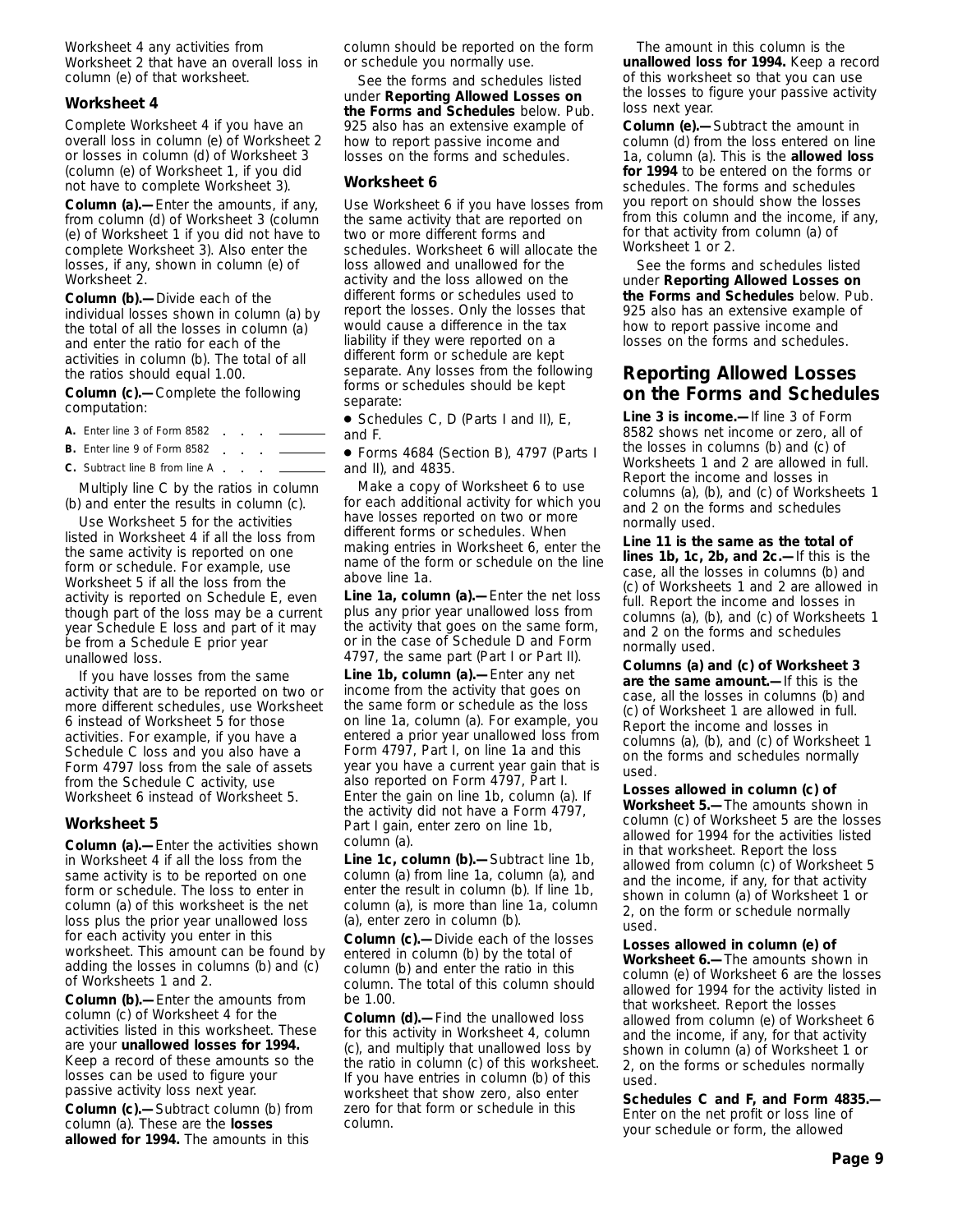passive activity loss from the worksheet. To the left of the entry space write "PAL."

If the net profit or loss line on your form or schedule showed net profit for the year, reduce the net profit by the allowed loss from Worksheet 5 or 6 and enter the result on the net profit or loss line. For example, Schedule C shows net profit for the year of \$5,000. The activity also has a Form 4797 gain of \$2,500 and a prior year unallowed Schedule C loss of (\$6,000). The loss allowed for 1994 is (\$6,000). Line 31 would show a net loss of (\$1,000). To arrive at this answer, subtract the loss allowed for the year (\$6,000) from the net profit for the year (\$5,000). To the left of the entry space, write "PAL."

See Schedule D and Form 4797 instructions below if you also had passive gains and losses from the sale of assets or an interest in the passive activity.

**Schedule E, Part I.—**Enter the allowed loss from the worksheet on line 23 of Schedule E. An activity that has net profit for the year and prior year unallowed losses will have net profit on line 22 and the allowed loss on line 23. The allowed loss on line 23 will include the loss allowed to the extent of the net profit. Line 24 of Schedule E will show total net profit and line 25 will show total losses allowed (both passive and nonpassive). Line 26 will show the total net profit or loss.

**Schedule E, Parts II and III.—**Any net income shown on your Schedule K-1 that is passive income should be entered as passive income in the appropriate column of Schedule E, Part II or III. Enter the passive loss allowed from Worksheet 5 or 6 in the appropriate column for passive losses. The passive losses allowed include the loss allowed to the extent of any net income from the activity. See Schedule D and Form 4797 instructions below if you also had passive gains or losses from the sale of assets or an interest in the passive activity.

**Form 4684, Section B.—**Any passive activity gain from Form 4684 remains unchanged. It was used on Form 8582 to determine allowable passive activity losses. If you did not have passive activity losses on Form 4684, complete Form 4684 and follow the instructions for that form regarding where to report the gain.

If you had passive activity losses from Form 4684, cross through the amount you first entered on line 31, 32, 38a, 38b, or 39 and show the allowed loss from the worksheet. To the left of the entry space write "PAL."

**Schedule D and Form 4797.—**If you sold assets from a passive activity or if you sold an interest in your passive activity, all gains from the activities

should be shown on the appropriate line of Schedule D or Form 4797. Identify the gain as "From passive activity." Enter any allowed losses for Schedule D or Form 4797 on the appropriate line and to the left of the entry space write "PAL."

**Entire disposition with an overall loss.—**If you had an entire disposition of your interest in a passive activity and that activity had an overall loss, none of the gains, if any, or losses should have been entered on Form 8582 or the worksheets. However, all the gains and losses should be reported on the forms or schedules you normally use. Write to the left of the entry space, "Entire disposition of passive activity."

**Entire disposition with an overall gain.—**Gains and losses from this activity were included on Form 8582 so that the gains could offset other passive activity losses. Report all the gains and losses on the forms and schedules you normally use and write to the left of the entry space, "Entire disposition of passive activity."

## **Publicly Traded Partnerships (PTPs)**

A publicly traded partnership (PTP) is a partnership whose interests are traded on an established securities market or are readily tradable on a secondary market (or its substantial equivalent).

An established securities market includes any national securities exchange and any local exchange registered under the Securities Exchange Act of 1934 or exempted from registration because of the limited volume of transactions. It also includes any over-the-counter market.

A secondary market generally exists where a person stands ready to make a market in the interest. An interest is treated as readily tradable if the interest is regularly quoted by persons, such as brokers or dealers, who are making a market in the interest.

The substantial equivalent of a secondary market exists where there is no identifiable market maker, but the holder of an interest has a readily available, regular, and ongoing opportunity to sell or exchange his or her interest through a public means of obtaining or providing information of offers to buy, sell, or exchange interests. Similarly, the substantial equivalent of a secondary market exists where the prospective buyers and sellers have the opportunity to buy, sell, or exchange interests in a timeframe and with the regularity and continuity that the existence of a market maker would provide.

### **Special Instructions for PTPs**

Section 469(k) provides that the passive activity limitations must be applied

separately to items from each PTP. Losses from passive activities held through a PTP generally can only be used to offset income or gain from passive activities of the same PTP.

**Passive activity loss rules for partners in PTPs.—**Do not report passive income, gains, or losses from a PTP on Form 8582. Instead, use the following rules to figure and report on the proper form or schedule your income, gains, and losses from passive activities you held through each PTP you owned during the tax year:

**1.** Combine any current year income, gains and losses, and any prior year unallowed losses to see if you have an overall loss from the PTP. Include only the same types of income and losses you would include in figuring your net income or loss from a non-PTP passive activity. See **Passive Activity Income and Deductions** on page 5.

**2.** If you have an overall gain, the net gain portion (total gain minus total losses) is nonpassive income. On the form or schedule you normally use, report the net gain portion as nonpassive income and the remaining income and the total losses as passive income and loss. Write to the left of the entry space "From PTP." It is important to identify the nonpassive income because the nonpassive portion is included in modified adjusted gross income for purposes of figuring on Form 8582 the "special allowance" for active participation in a non-PTP rental real estate activity. In addition, you may be able to include the nonpassive income in investment income when figuring your investment interest expense deduction. For details, get **Form 4952,** Investment Interest Expense Deduction.

**Example.** If you have Schedule E income of \$8,000, and a Form 4797 prior year unallowed loss of \$3,500, from the passive activities of a particular PTP, you have a \$4,500 overall gain (\$8,000 – \$3,500). On Schedule E, Part II, report the \$4,500 net gain as nonpassive income in column (k). In column (h), report the remaining Schedule E gain of  $$3,500$  (\$8,000 – \$4,500). On the appropriate line of Form 4797, report the prior year unallowed loss of \$3,500. Write "From PTP" to the left of each entry space.

**3.** If you have an overall loss (but did not dispose of your entire interest in the PTP to an unrelated person in a fully taxable transaction during the year), the losses are allowed to the extent of the income and the excess loss is carried forward to use in a future year when you have income to offset it. Report as a passive loss on the schedule or form you normally use the portion of the loss equal to the income. Report the income as passive income on the form or schedule you normally use.